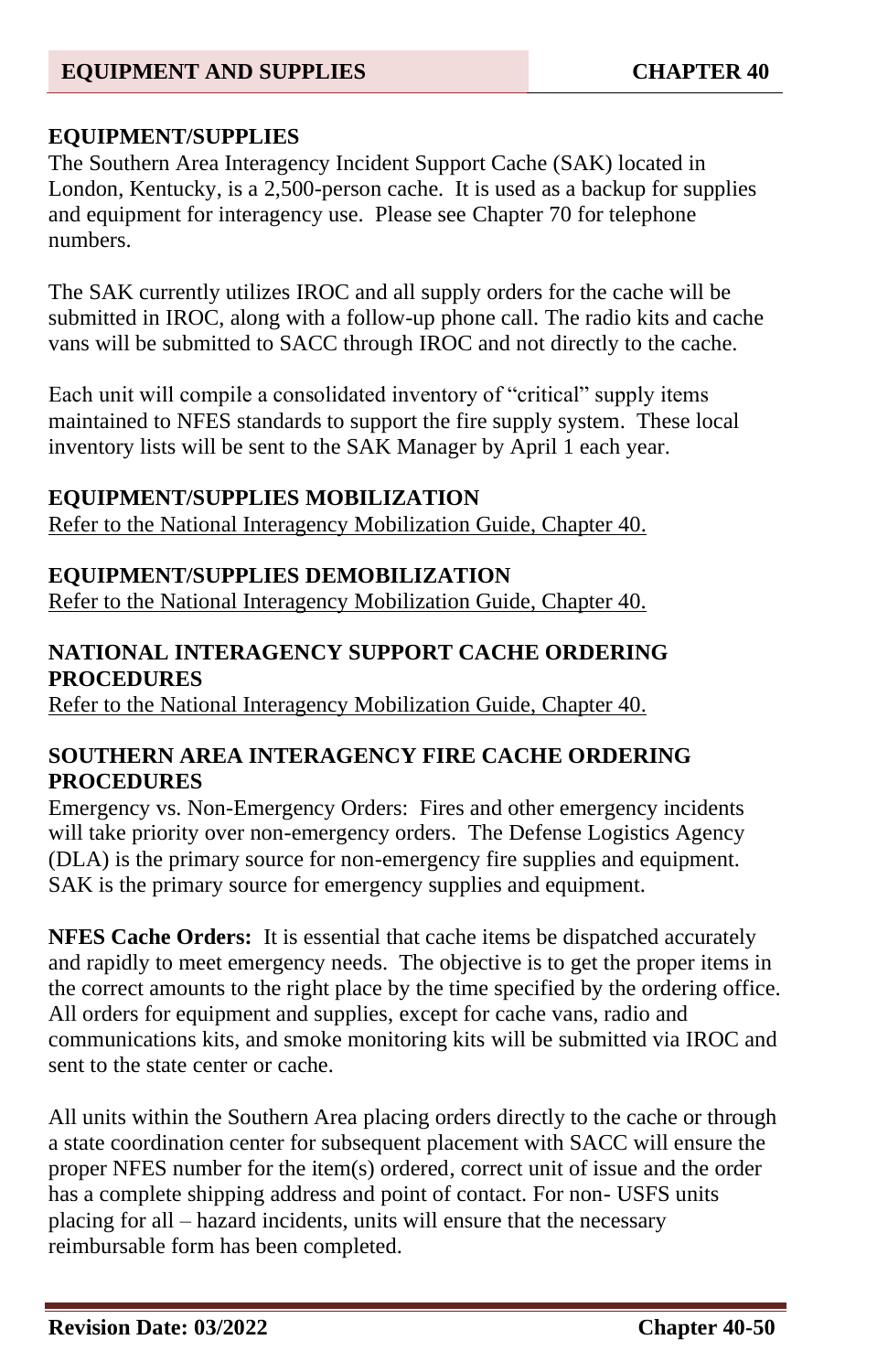### **Supply Orders:**

Orders for NFES cache supplies should be placed on supply orders. This includes the Southern Area local NFES items.

Radios and radio kits are ordered as supplies, not equipment.

Cache vans are ordered as supplies as the van stays with the cache items, the exception being high activity necessitating empty van must be returned to SAK for replenishing to ship to another incident. The NFES number for cache vans ordered for southern area incidents is 008608.

All NFES supply items are ordered directly through SAK except for Radio Kits, Cache Vans and Smoke Monitors which are ordered through SACC. All other supply orders will be placed to SAK through the appropriate State Coordination Center except for type 1 and type 2 teams. Upon request of and receipt from SAK or SACC of current year NFES supply list, type 1 and type 2 teams may go directly to the cache by sending resource orders to SAK of requested NFES items and the cache will then place the items into ICBS and subsequently they will be automatically filled in IROC. This does not apply to the pre-orders. Pre-orders will be managed by SACC but created by the local unit as ordered by and for the assigned team. If SAK does not carry (or is temporarily out of) an item, SAK will order it from another national fire cache and forward fill and shipping information to the requesting unit.

Those units placing orders for NFES kits are advised to check the kit contents in the NFES catalog. Some kits automatically come with a variety of related items that are necessary or supplemental to the basic operation of the kit. Other kits do not come with these supplemental items.

#### **Non-NFES Orders**:

Orders for non-NFES equipment and supplies (e.g., portable toilets, plywood, etc.) should be purchased locally or obtained from other sources within the state where the incident is located. These orders should not be placed with SACC or SAK.

#### **Field Office Replenishment During Fire Season:**

Agencies will place orders to their servicing National Interagency Support Cache. Replenishment orders must be the result of fire management activities and must be accompanied with the appropriate cost code.

### **Field Office Replenishment Outside of Fire Season:**

Whenever possible, field offices must order directly from DLA or GSA for those items stocked in the Federal Supply System. All other items will be ordered directly from suppliers unless individual agency instructions prevail.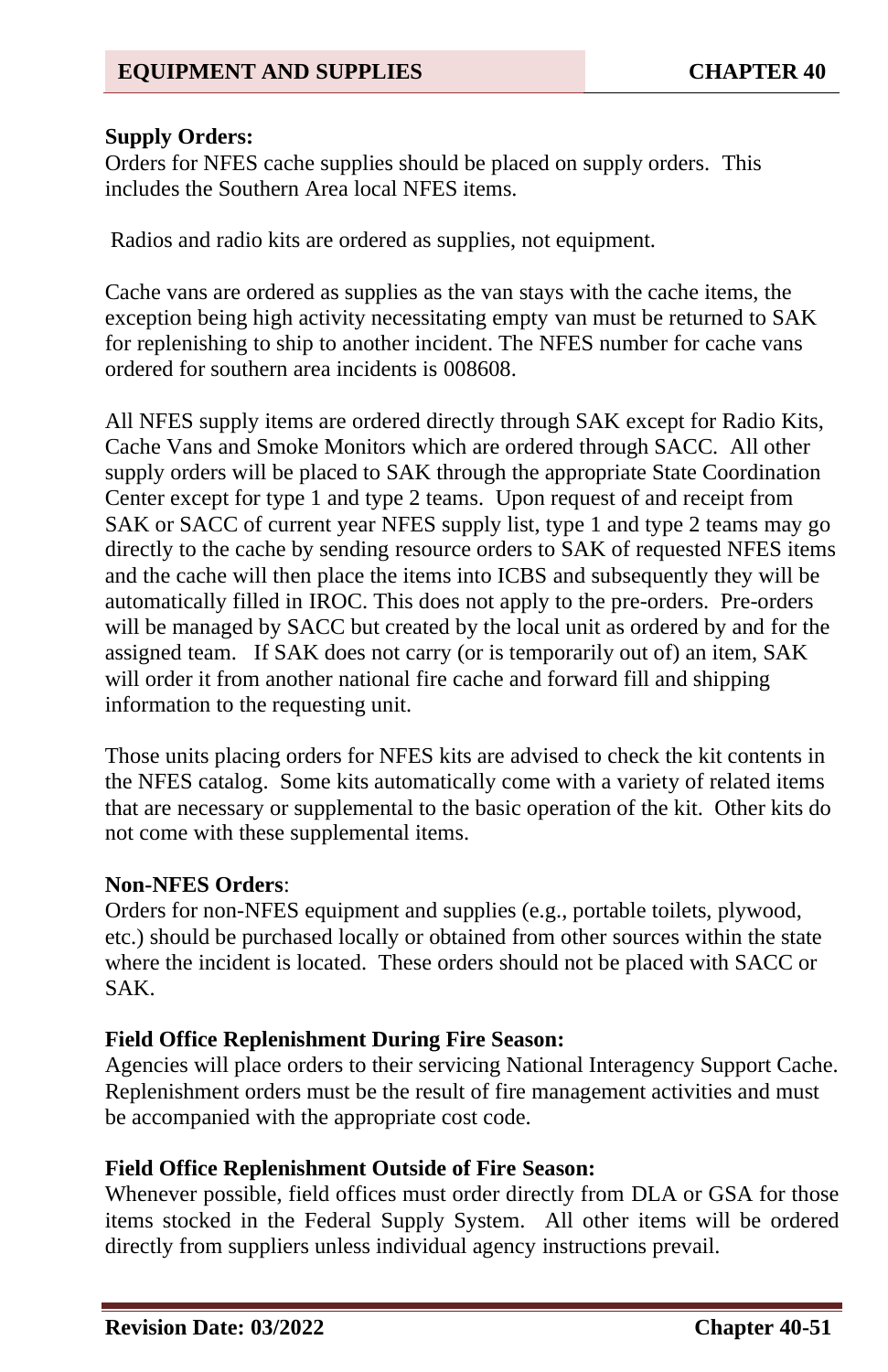### **Incident Replacement of NFES Items:**

Prior to release from an incident, personnel may request replacement of equipment and supplies that were consumed, lost, damaged, or rendered unserviceable on the incident.

The IMT or other incident personnel may authorize replacement of items at the incident if available, or by approving an Incident Replacement Requisition; OF-315/NFES 001300 for replacement of NFES items by the incident's servicing cache. Should the replacement of the approved items not be feasible prior to demobilization of the requesting resource, the incident's servicing cache will forward the request to the resource's servicing cache.

Caches may only process requests for NFES items. Requests for non-NFES items should be requested on a separate incident replacement requisition to be processed by the home unit.

Please refer to the current Interagency Incident Business Management Handbook (Chapter 40) for procedures dealing with replacement of non-NFES supplies and equipment.

#### **Returns:**

To avoid delays in reconditioning and re-issuing of supplies and equipment, all reusable items should be returned directly to SAK as soon as the need has passed. Flammable or explosive substances (e.g., fusees, plastic sphere aerial ignition devices etc.) should not be returned from an incident to SAK if the original shipping container has been opened. Receiving units should not retain equipment for anticipated needs unless advance arrangements have been made with SACC.

Supplies and equipment being returned should be manifested prior to shipment, and a copy sent through ordering channels to SAK.

Used batteries and oil and fuel will not be returned to SAK. Mechanized equipment and containers will be emptied prior to return to SAK. Local unit should develop contacts or plan to dispose of recyclable items.

For all equipment being returned, add documentation in IROC indicating return, and it will be tracked in IROC when the demobilization has been completed. If returned by mail or commercial shipper, release information must be included in IROC documentation to include a Government Bill of Lading (GBL) number, a tracking number (e.g., certified mail, UPS, air bill or pro-number), and the number of pieces shipped.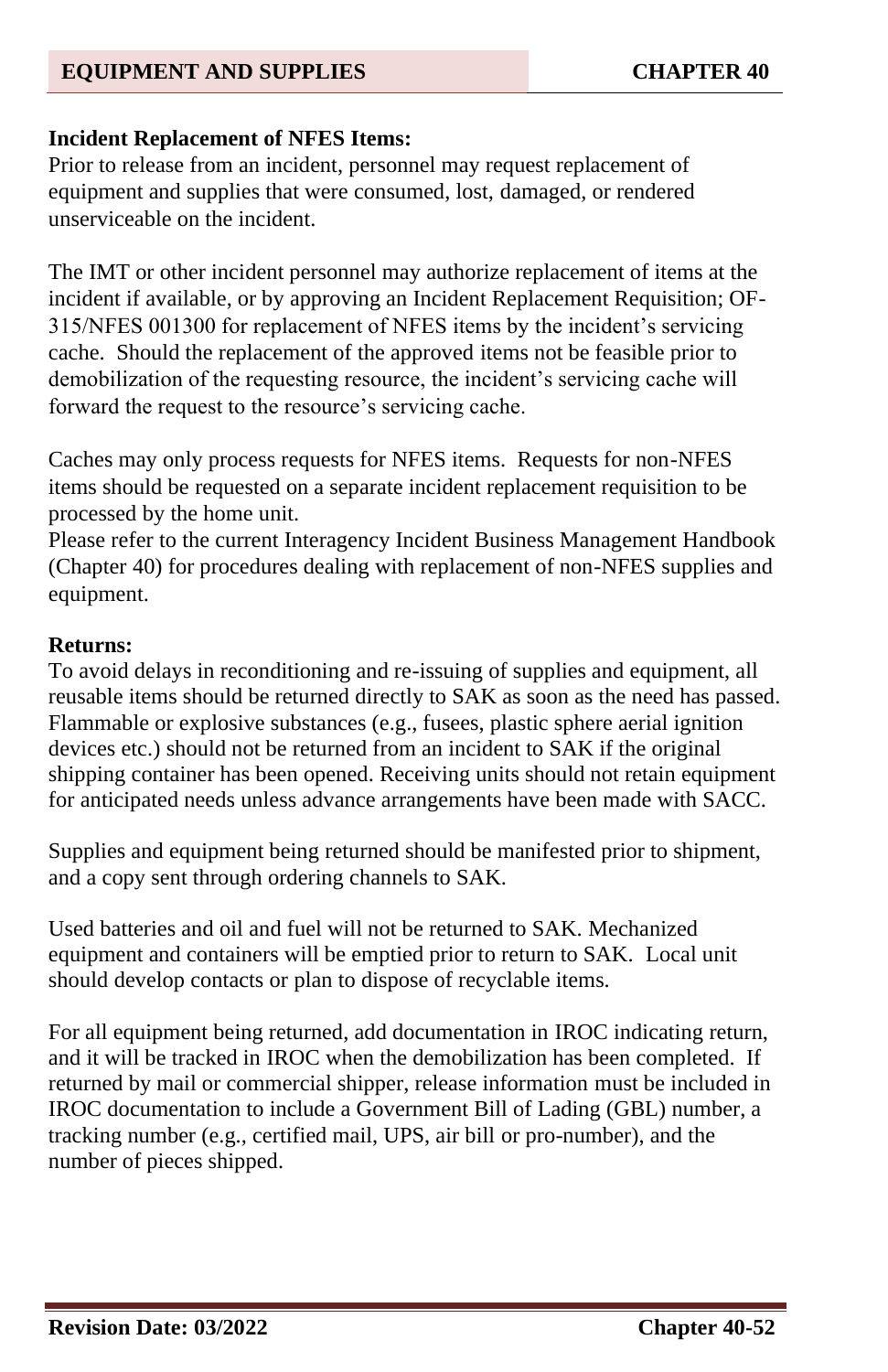Units returning equipment or supplies by commercial carrier or by their own transportation should route the shipment to:

> USDA Forest Service Southern Area Interagency Incident Support Cache 788 Sublimity School Road London, KY 40744 Phone: 606-878-7430 ext. 0

In the case of very large and long-duration incidents, SACC may direct the Incident Management Team to return supply items to caches other than SAK.

After use on an incident, all radio equipment should be returned to the National Incident Radio Support Cache (NIRSC) at NIFC for refurbishment and return to the cache system.

Return radio equipment to:

National Incident Radio Support Cache 3833 South Development Avenue Boise, ID 83705 Phone: 208-387-5644

The level of Area/National fire activity and competition for these resources will dictate which shipping method to use to return radio equipment for refurbishment (air freight, ground freight, etc.). The returning unit should contact SAK for direction on method of shipment. It is especially important to document and relay GBL numbers and/or tracking numbers when returning radio equipment so that cache personnel can track the resource in IROC and ICBS.

Purchases of equipment and supplies by Buying Teams, Administrative Payment Teams, or Procurement Units for fire suppression should conform as closely as possible to NFES standards. Equipment and supplies purchased with US Forest Service wildland fire suppression funds (WFSU), which are not provided through the NFES cache system, or which do not replace property lost or damaged during a fire, shall be placed into the fire supply system after the "fire season" (FSM 5161.46).

### **Extended Duration Incidents:**

If an ordering office anticipates needing items longer than 30 days, this should be specified at the time of order, or within 30 days of the ordering date, so that SAK will not initiate billing procedures. Completed orders for equipment and supplies will be billed to the ordering unit after 30 days if the stock has not been returned to the cache. Prompt return of equipment to SAK is essential to return it to service.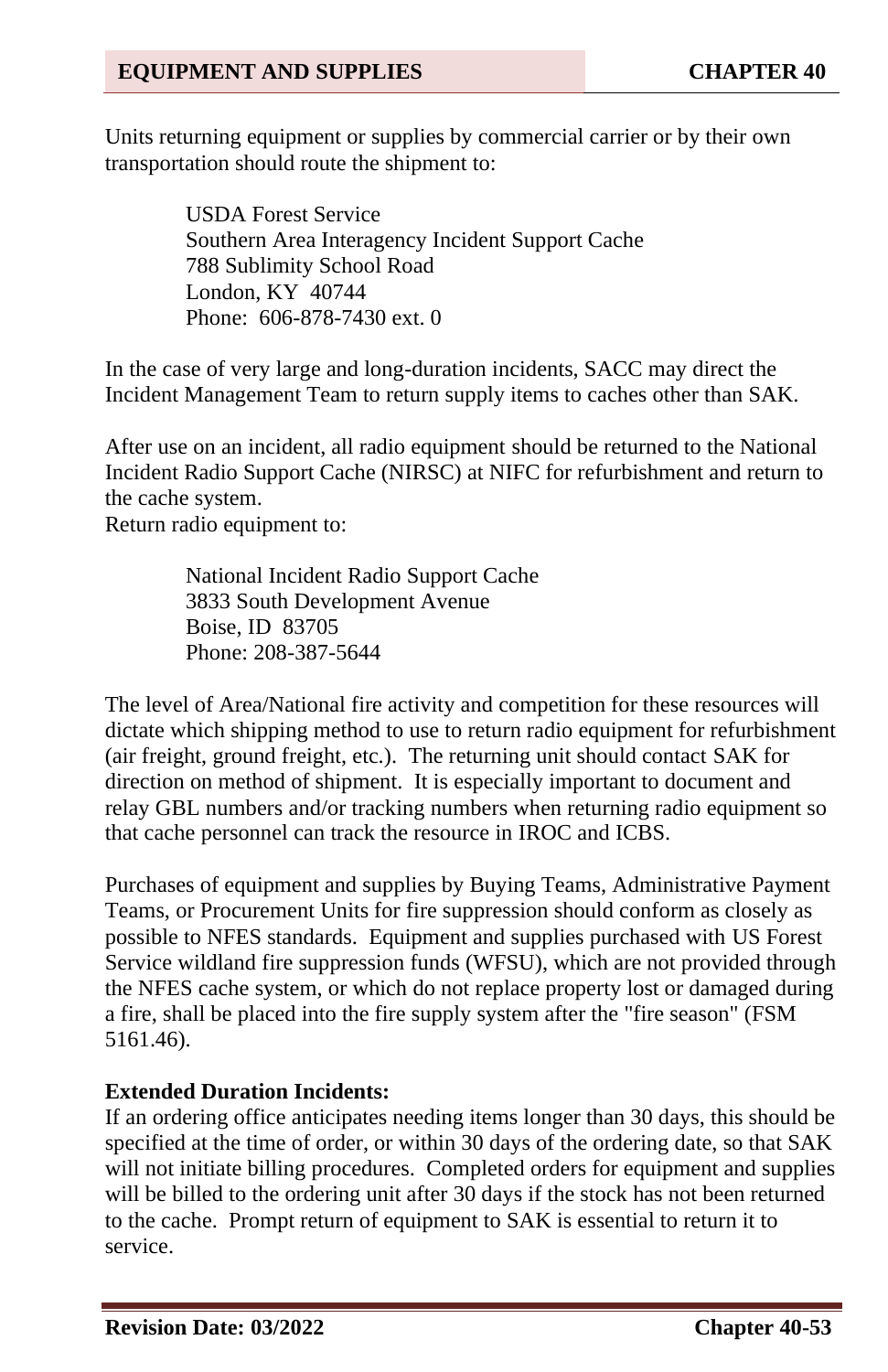#### **Ordering Publications and Forms:**

SAK keeps in stock a limited supply of publications and ICS forms. Orders for publications or forms that are not charged to an incident, but to another account (such as training) should NOT be ordered through SAK. Rather, a requisition or purchase order should be submitted to the Great Basin Fire Cache in Boise. Please see the NFES catalog, Part 2 under "Ordering from This Catalog" for instructions.

### **NFES Catalog:**

The National Fire Equipment and Supply (NFES) catalog lists cache items and kits that are stocked throughout the country at the fifteen NFES caches. The catalog is published annually and can be obtained by ordering NFES #000362. (Catalog available online a[t https://www.nwcg.gov/nfes-catalogs\)](https://www.nwcg.gov/nfes-catalogs)

The NFES catalog is not all-inclusive of items or support that may be obtained from SAK. Items in the SAK inventory that are not available at other NFES caches are shown below:

| $\blacksquare$ NFES # | <b>DESCRIPTION</b>        | UNIT<br>$\Omega$<br><b>ISSUE</b> |
|-----------------------|---------------------------|----------------------------------|
| 008753                | KIT, MIST, LEAF BLOWER    |                                  |
| 008608                | VAN. MOBILE CACHE SUPPORT | EA                               |

### **Non-Standard Area-Specific Items**

### **Ordering Supplies from DLA**

Supply orders that do not need immediate response should be placed with Defense Logistics Agency (DLA). The DLA inventory is issued annually and lists most items used in wildfire suppression. To obtain information regarding DLA you can reference the SACC website under logistics and then Equipment/Supplies and there is a link that will guide you to the site with instructions.

#### **Property Accountability**

Identification numbers for all traceable property will be recorded in IROC on the Resource Order or the Issue Document from the Fire Cache. If any supplies or equipment is/are lost or damaged, the incident will provide the Fire Cache with a completed AD-112 Report of Unserviceable, Lost or Damaged Property. Copies of the accounting form(s) (Issue Report) will be signed at the final destination, and one (1) copy returned to the appropriate fire cache.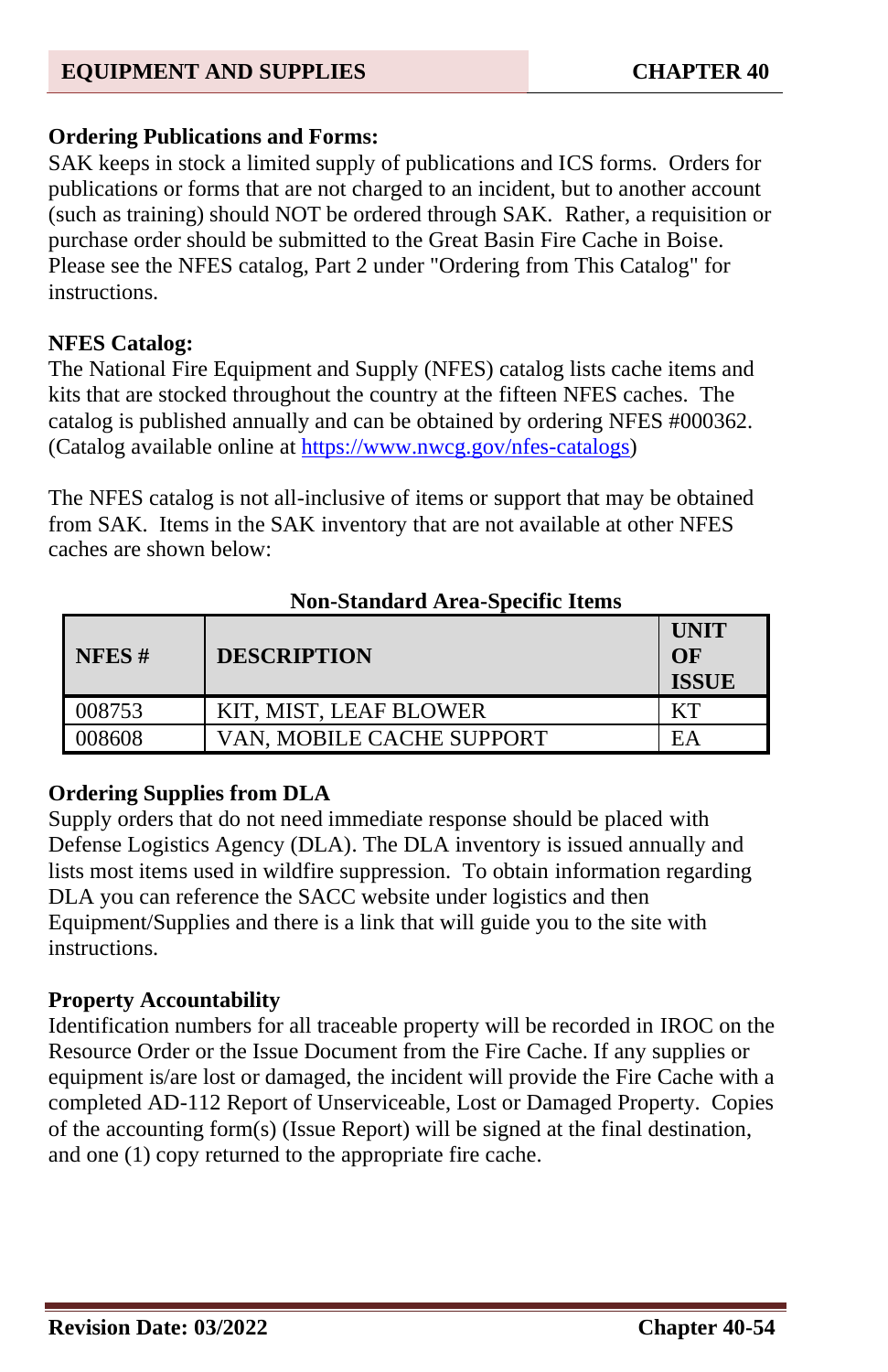The Logistics Section will handle property accountability on incidents. Documentation will be on the Resource Order in IROC under documentation, Equipment Requisition and receipt, or property accounting forms AD-107 and AD-112, as appropriate.

It is the responsibility of the mobilized Incident Management Team to coordinate with and ensure accountability of equipment and supplies with the local unit organization prior to leaving the incident.

#### **Fire Loss/Use Accountability**

The Cache Manager will provide the affected unit with a Fire Loss/Use Report within 60 days after an incident has returned to local management. This report shall include all information on equipment and supplies furnished by all fifteen national caches, if applicable.

All items stocked by NFES Caches are categorized as trackable, durable, or consumable for accountability purposes. These categories are defined below and in the NFES Catalog:

- ➢ Trackable Items: Those items that a cache may track due to dollar value, sensitive property classification, limited quantities available or other criteria set by each geographic area cache. Trackable items are usually engraved or tagged with a cache identification number. These items must be returned to the issuing cache at the end of the incident use, or documentation must be provided to the issuing cache in the form of a Property Loss/Damage Report, OF-289 (NFES #001864). All trackable items are also considered durable. 100% accountability is expected of trackable items.
- ➢ Durable Items: Those cache items considered to have a useful life expectancy greater than one incident. High percentages of return for these items are expected. These items are not specifically cacheidentified/tagged/engraved. Acceptable loss tolerance/use rates for durable goods have been established**.** Examples of durable items: tents, heaters, lanterns, tables, hose, tools, sleeping bags, flight helmets, and personal protective equipment (excluding helmets).
- ➢ Consumable Items: Those items that are expected to be consumed during incident use. Consumable items returned in serviceable condition are credited to the incident. No loss tolerance/use rate percentages have been established. Examples of consumable items are personal protective equipment helmets, batteries, gloves, plastic canteens, cubitainers, forms, MREs, etc.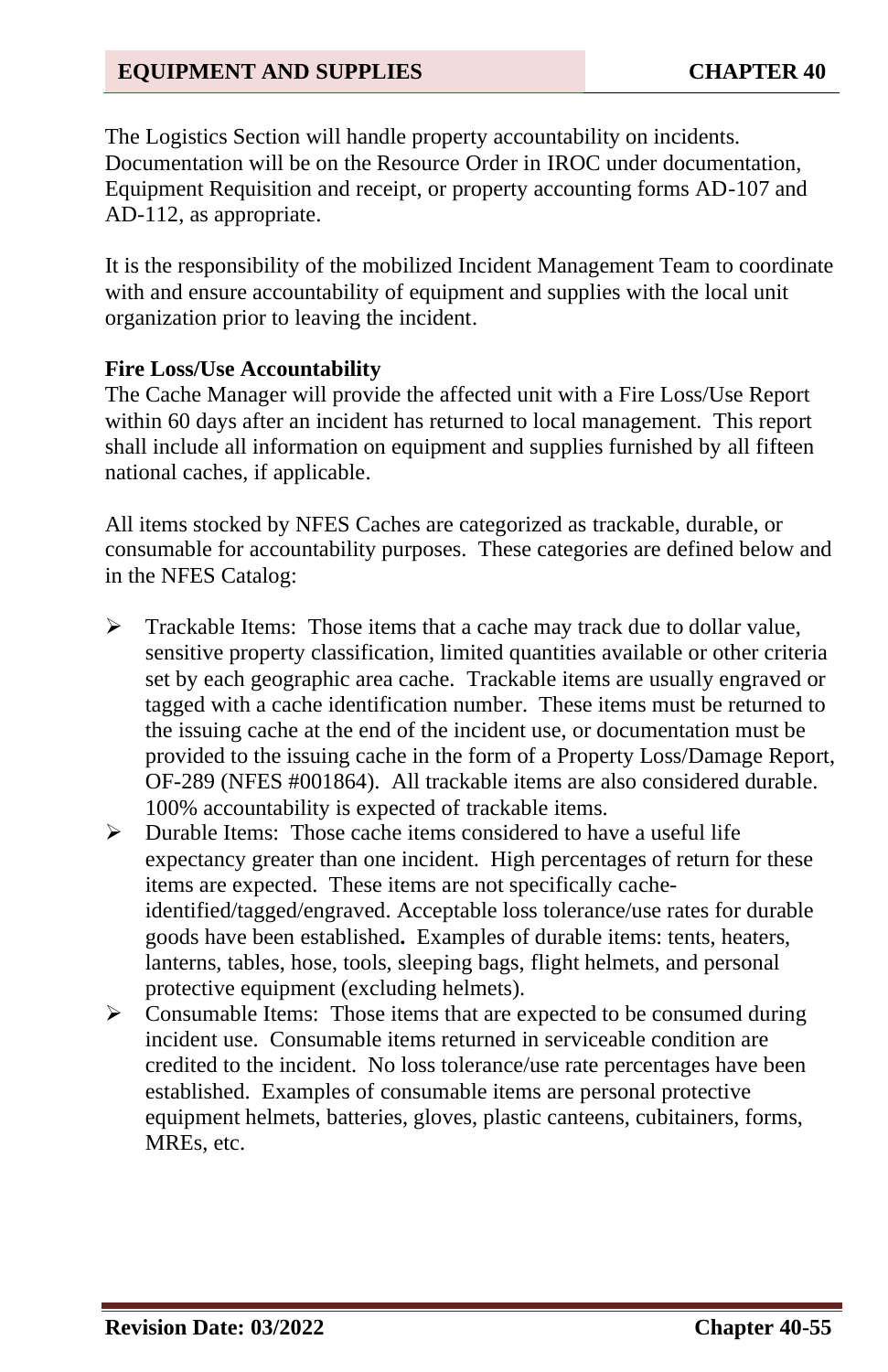The individual unit is responsible for:

- ➢ Receiving equipment and supplies issued from the NFES fire cache inventory.
- ➢ Returning fire cache items to the NFES fire cache upon completion of the incident in accordance with established return policies.
- ➢ Accounting for lost or damaged equipment; and
- ➢ Ensuring that reviews of fire loss/use rates are conducted, follow-up investigations are made, and actions are taken.
- ➢ For more information, please refer to Forest Service Manual 5160.43 and 5161.

### **Guidelines for Sources of Service and Supply Plan**

To provide ready reference and guidelines to follow when securing supplies, services, and equipment for incidents, procurement of supplies shall be done at the local level to the extent that is practical and economical. Each unit shall maintain, as part of their service and supply plan, a listing of the local sources and 24-hour contacts for supplies, services, recycling, and equipment.

# **NATIONAL INCIDENT RADIO SUPPORT CACHE (NIRSC)**

# **NATIONAL RADIO SYSTEMS**

Starter systems (NFES# 004390 ICS Command/Logistics Radio System) may be prepositioned at SAK. These systems will be returned to NIRSC at NIFC after each use, and whenever necessary, for refurbishment and inspection. Any additional starter systems or individual kits will be ordered on an as-needed basis by SACC from NICC. When a radio kit has been used, a replacement request will be created and the incident that requested the previous kit will pay shipping for the new request. The initial request must identify the assigned Incident Communications Technician (COMT) or the assigned Communications Unit Leader (COML) for the requesting incident. The name of the COMT or COML must be included in the special needs section of the resource order.

All maintenance and repair of "National" radio kits (e.g., Starter Systems, Command Tactical Radio kits, Ground Aircraft Radio/Link kits, L-Band Satellite Systems, etc.) is done at NIRSC. Unless SACC gives instructions otherwise, any NIRSC kit that has been opened, regardless of the length of usage, should be returned to NIFC for refurbishment. Used batteries, or any 7.5 volt or 9-volt batteries, should be pulled from kits prior to being mailed to NIFC (the incident will be charged for these batteries whether they are returned to NIFC or not). As with all resources, NIRSC equipment must be identified in the demobilization plan at an incident, and its release tracked through the resource ordering system IROC.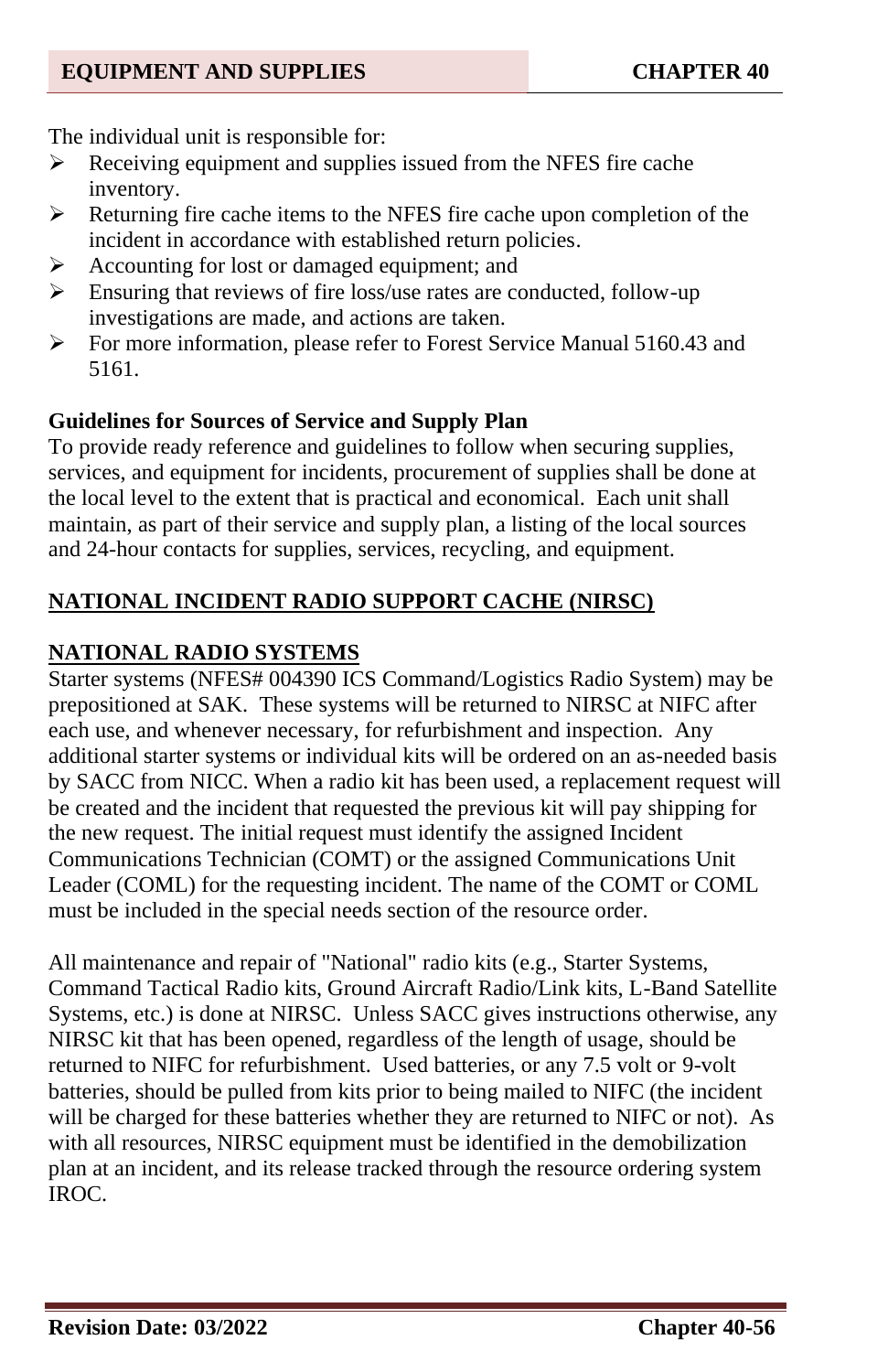### **INCIDENT REMOTE AUTOMATIC WEATHER STATIONS, (IRAWS) NFES #005869**

Requests for IRAWS will be placed with NICC through established ordering channels on a Supply order. All necessary IRAWS technicians, vehicles, or air transportation required for mobilization and demobilization will be provided by NIFC. Upon release from the incident, the IRAWS will be returned to NIFC. Refer to the National Interagency Mobilization Guide, Chapter 40.

### **PROJECT REMOTE AUTOMATIC WEATHER STATIONS, (PRAWS) NFES #005870**

Requests for PRAWS will be placed with NICC through established ordering channels on a Supply order. The PRAWS will be configured for the specific project prior to the mobilization. The requesting agency must contact the NIFC Remote Sensing Fire Weather Support Office at 208-387-5726 prior to ordering to determine the PRAWS configuration. All necessary PRAWS technicians, vehicles, or air transportation required for mobilization and demobilization will be provided by NIFC. Upon release from the project, the PRAWS will be returned to NIFC.

### **FIRE/PROJECT REMOTE AUTOMATED WEATHER STATIONS (IRAWS – NFES 005869/PRAWS – NFES 005870)**

Refer to the National Interagency Mobilization Guide. Chapter 40

### **NATIONAL CONTRACT MOBILE FOOD SERVICE AND SHOWER FACILITIES UNITS**

Refer to the National Interagency Mobilization Guide, Chapter 40.

National Mobile Food Service and Shower Facilities Contracts information can be found on the US Forest Service Contracting website: <https://www.fs.usda.gov/managing-land/fire/contracting>

### **CONTRACT ENGINES, HEAVY EQUIPMENT, BUSES, AND WATER TENDERS**

The following principles and guidelines are set forth to establish some consistency within the Southern Area regarding the hiring, dispatching and use of private sector engines, water tenders, heavy equipment, and buses. These principles and guidelines are established with the following procedures:

- ➢ Refer to Chapter 10 for Resource Mobilization Priorities.
- ➢ Forest Service incidents will utilize VIPR when agency and cooperator resources are not available. DOI agencies can but are not obligated to use VIPR as well when agency and cooperator resources are not available.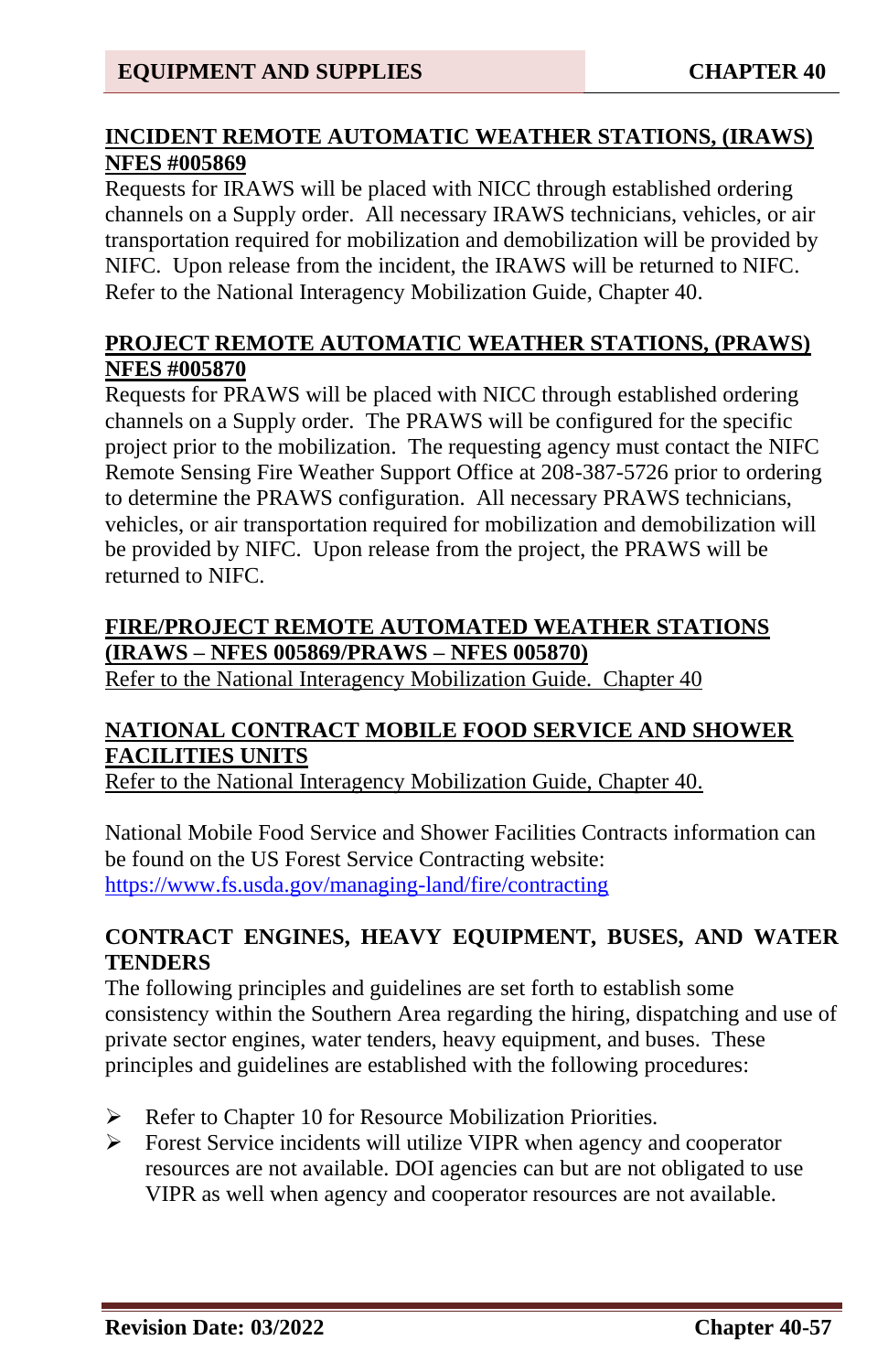### **EQUIPMENT & SUPPLIES – SPECIAL INFORMATION**

# **Mobile Cache Support Vans**

The Southern Area maintains up to eight cache vans, which are positioned at the SAK in London, KY for the purpose of providing tools and supplies during the initial shifts of a large fire mobilization. Cache vans can be ordered by an incident through SACC. SACC will then coordinate with SAK to determine the appropriate van to move. It is the responsibility of the hosting incident to place the order for the cache vans. These vans are available for pre-positioning as the need arises.

A "Cache Demob Specialist" (CDSP) should be ordered by the incident whenever a cache van is mobilized to an incident. This person will assist the Incident Management Team in packaging and manifesting supply and equipment for backhaul, and to ensure that Hazardous Materials Regulations are followed. Upon demob, if a van has been opened, the van will be returned to SAK for proper refurbishment.

Each cache van contains a standard inventory specific for the Southern Area. (See Chapter 40 for a list of contents).

### **INFRARED DEVICES**

Infrared Devices (IR) are ordered through established dispatch channels and are generally mobilized with a qualified operator. An ordering unit can order an "infrared camera", or a specific type of camera (e.g., "Infrared camera with operator", "Xedar with operator"; "Video Therm with operator", "EEV with operator", etc.).

Handheld infrared cameras and all peripheral equipment are ordered through the regular dispatch channels. If an order comes in for equipment only, SACC should require the equipment to be shipped with operators, unless team members (or replacement team members) need to be ordered from a different unit than the equipment. When the order is for a trainee/assistant, SACC should then order one of the cameras and one of the plotters, e.g., "Infrared camera with Hand-held Infrared Operator (HIOP) and with THSP-Plotter", or "Video Therm with Handheld Infrared Operator (HIOP) and with THSP-Plotter", listed in Chapter 40.

### **MEDICAL SUPPLIES**

SAK maintains 100-person First Aid kits (NFES# 001760) for use on large incidents by qualified EMTs or Paramedics. The name of the assigned MEDL, EMT or paramedic must be provided to SAK before the request will be filled.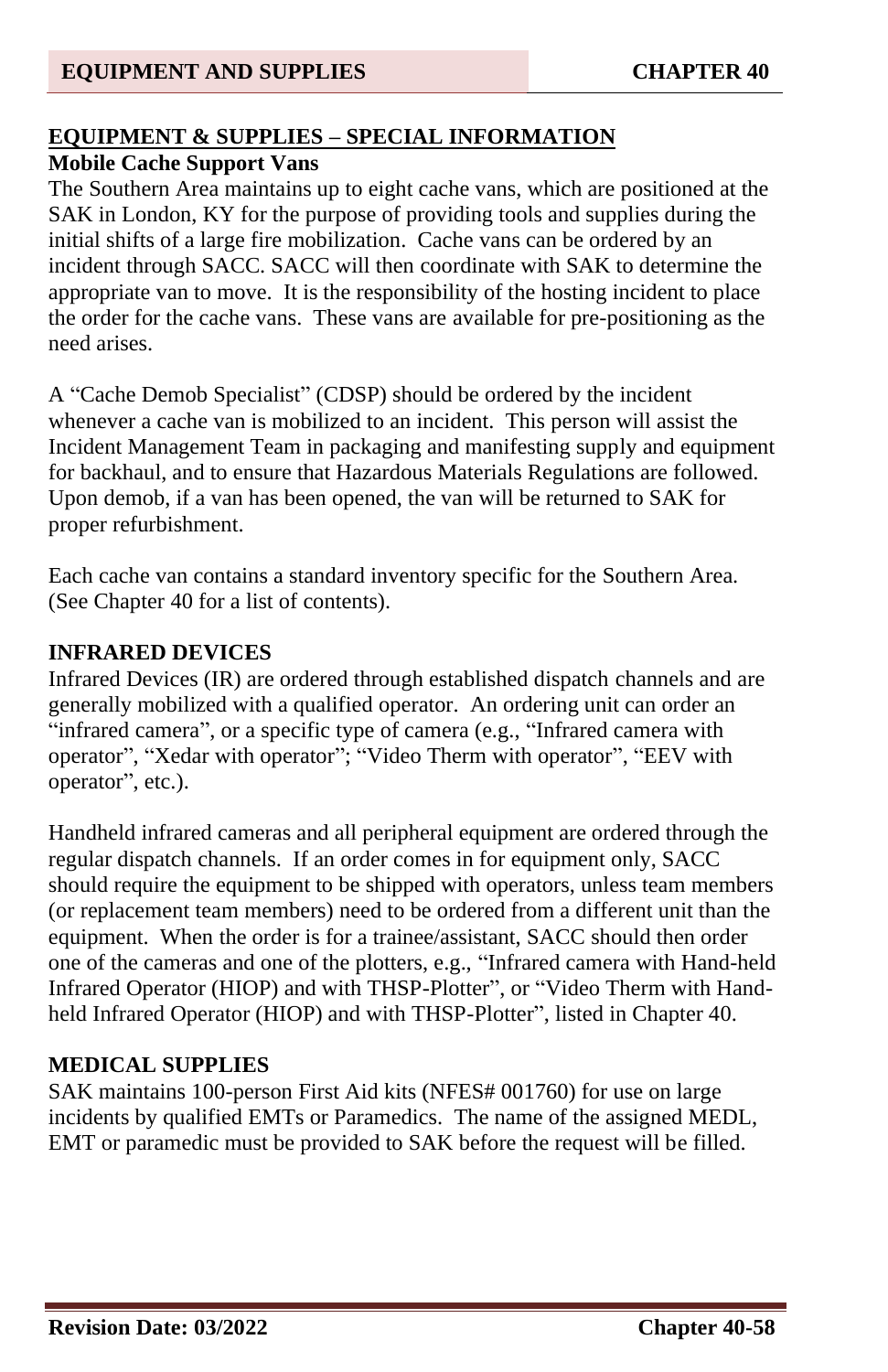### **HAZARDOUS MATERIALS**

The items on the following list are normally shipped within the NFES fire cache system. These items are considered restricted/hazardous by either 49 CFR or specific carriers. The Departments of the Interior and Agriculture have exemptions that allow them to transport these items by air in support of fire activity.

Ground transport of hazardous materials is regulated by the U. S. Department of Transportation (DOT) and individual states' DOT's.

It is recommended that the local unit Hazardous Materials Coordinator/Specialist be involved in any large and long duration incident. Cache Demobilization Specialists (CDSP) are trained in Hazardous Materials regulations and procedures and should be ordered to assist Incident Management Teams with the handling of hazardous materials. For more information, please consult the Hazardous Materials Table, U.S. Forest Service Manual part 5716.12c, or BLM Manual part 351 DM, Chapter 8.

| NFES#  | <b>ITEM</b>                                                   |
|--------|---------------------------------------------------------------|
| 000105 | Fusee, fire starter                                           |
| 000299 | Flare, fire, $21/2$ " x 6", handheld                          |
| 000307 | Extinguisher, fire 20A:120 BC                                 |
| 000319 | Extinguisher, fire 30 BC- AVAIL AKK ONLY                      |
| 000371 | Flare, fire, $\frac{3}{4}$ " x 3 $\frac{1}{2}$ "              |
| 000491 | Cylinder, propane, 5 gallon –not included in kits             |
| 000687 | Flare, fire, "Stubby", $1\frac{1}{2}$ " x 2", pistol launched |
| 001361 | Fuel, white gas - AVAIL AKK ONLY                              |
| 003411 | Aerial Ignition Dev-ping-pong ball                            |

#### **HAZARDOUS MATERIALS IN KITS**

| NFES $#$ | ITEM                   |
|----------|------------------------|
| 000270   | Air Operations Kit     |
| 000520   | Helicopter Support Kit |

#### **The following also contain hazardous/restricted items:**

- ➢ Retardant plants
- ➢ Fusee launcher kits
- $\triangleright$  Fire weather forecaster kits
- $\geq 100$  unit incident camp kit

**\* This list is not all inclusive; some items used for all-hazard incidents may not be listed above.**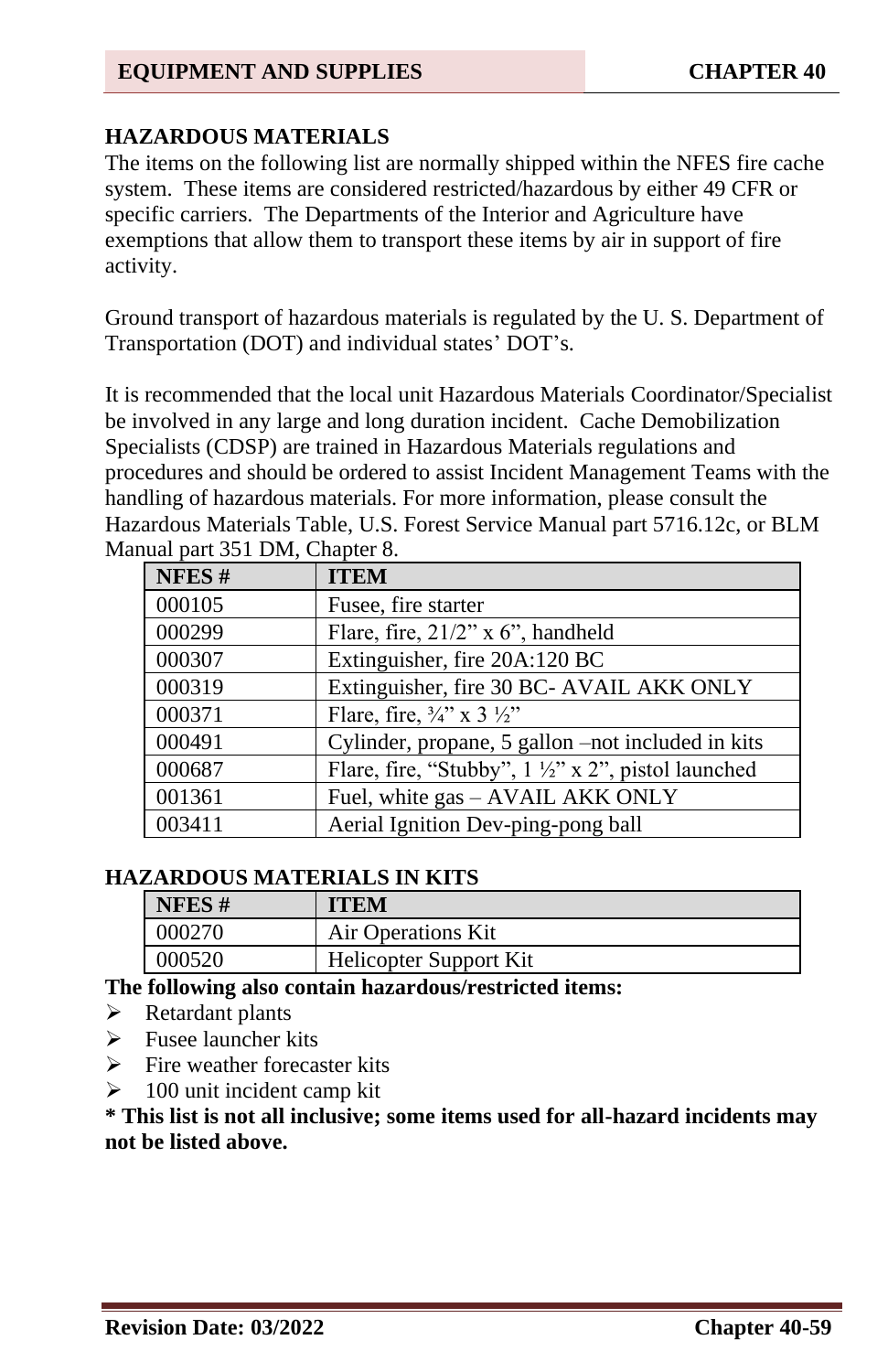# **NATIONAL INTERAGENCY RADIO SUPPORT CACHE (NIRSC)**

Refer to the National Interagency Mobilization Guide Chapter 40 (NFES 000968), or the NWCG National Equipment Systems Catalog, Part 1, Fire Supplies and Equipment (NFES 000362), Communications Section.

### **SOUTHERN AREA RADIO CACHE**

The Southern Area may preposition two NFES 4390 Starter System radio kits at the Southern Area Incident Support Cache. SACC will process all resource orders for radio kits and cache vans.

# **ENGINES, TRACTOR PLOWS AND WATER TENDERS**

Engines should be ordered by type, as outlined in the Wildland Fire Incident Management Field Guide, Chapter 4. When ordering engines, engine boss and engine operators are mobilized as part of the equipment, not as separate overhead requests.

Tractor Plows are ordered by type, as outlined in the Wildland Fire Incident Management Field Guide, Chapter 4. Operators are mobilized as part of the equipment.

Water Tenders are ordered by type, as outlined in the Wildland Fire Incident Management Field Guide, Chapter 4. Drivers are mobilized as part of the equipment.

Please see https:<https://www.nwcg.gov/publications/pms200> for current NWCG Engine and Water Tender Typing Standards.

### **NATIONAL EMERGENCY RENTAL VEHICLE (NERV) BLANKET PURCHASE AGREEMENT (BPA)**

A National Emergency Rental Vehicle (NERV) Blanket Purchase Agreement (BPA) was awarded to Enterprise Holdings on June 14, 2018. As of May 1, 2019, this program has been available for all geographical areas. However, rental vehicles are not authorized for equipment resources unless specifically authorized by the requesting unit and documented on the resource order.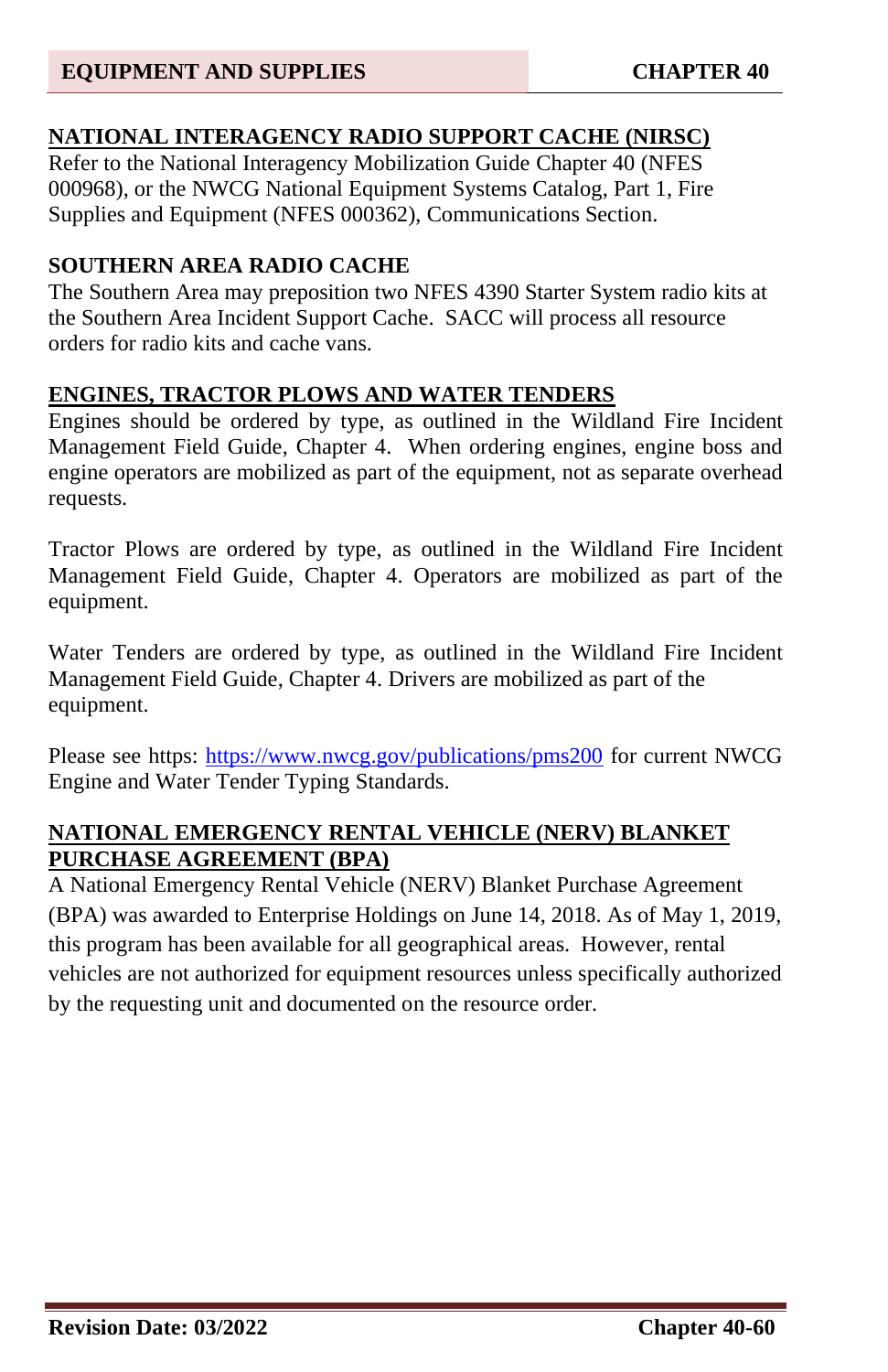#### **SOUTHERN AREA MOBILE CACHE VANS**

There are eight NFES# 8608 Mobile Cache Support Vans in the Southern Area. Each van contains the following items. \*\*\*\*These are non-standard kits and contents differ from NFES catalog #2069. All NFES #s in IROC require two extra zeros in the beginning of the number. Example: 4390 will now be 004390.

| <b>QTY</b>      | <b>UNIT OF</b><br><b>ISSUE</b> | NFES# | <b>DESCRIPTION</b>                       |
|-----------------|--------------------------------|-------|------------------------------------------|
| $\overline{4}$  | <b>BX</b>                      | 0021  | <b>BAG, GARBAGE</b>                      |
| $\overline{50}$ | EA                             | 0022  | <b>BAG, SLEEPING</b>                     |
| 24              | EA                             | 0027  | BASIN, 4 QT                              |
| 120             | PG                             | 0030  | Battery, "AA"                            |
| 48              | PG                             | 0033  | Battery, "D"                             |
| $\overline{5}$  | EA                             | 0606  | Can, Gas, 5 Gallon Dot                   |
| 200             | EA                             | 0037  | Canteen, 1qt W/O Cover                   |
| 15              | EA                             | 2047  | Chair, Folding                           |
| 10              | EA                             | 0557  | Chest, Ice                               |
| $\overline{c}$  | EA                             | 0046  | Clamp, Hose, Shut-off, 1"-1 1/2"         |
| $\overline{1}$  | <b>BX</b>                      | 0048  | Container, 5 Gallon                      |
| $\mathbf{1}$    | <b>BX</b>                      | 0244  | Container, Hot/Cold Beverage             |
| $\mathbf{1}$    | <b>BX</b>                      | 0246  | Container, Hot/Cold Food                 |
| 5               | EA                             | 1172  | Cord, Extension, 100'                    |
| 6               | EA                             | 0560  | Cord, Extension, 50'                     |
| $\mathbf{1}$    | <b>SL</b>                      | 0533  | Cord, Nylon Shroud                       |
| $\overline{c}$  | <b>BX</b>                      | 0465  | Cup, Paper, Plastic Coated               |
| $\mathbf{1}$    | EA                             | 0587  | Driver, Fence Post                       |
| 3               | EA                             | 3161  | Easel, Display, W/Folding Legs           |
| $\overline{2}$  | EA                             | 0307  | Extinguisher, Fire, 20 Lb.               |
| 48              | EA                             | 0060  | File, 10", Flat                          |
| 5               | <b>RO</b>                      | 0534  | Flagging, Perimeter, Multicolor,<br>100' |
| 8               | EA                             | 0070  | Fly, Tent                                |
| $\overline{3}$  | PG                             | 0866  | Form, Of-288, Fire Time Report           |
| 10              | <b>BX</b>                      | 0105  | Fusee, Fire Starter, 10 Minute           |
| $\overline{c}$  | EA                             | 0709  | <b>GENERATOR, 3-6 KW</b>                 |
| 10              | PR                             | 1294  | Glove, Small                             |
| 20              | PR                             | 1295  | Glove, Medium                            |
| 20              | PR                             | 1296  | Glove, Large                             |
| 10              | PR                             | 1297  | Glove, X-Large                           |
| 50              | PR                             | 0318  | Goggles, Safety                          |
| 100             | EA                             | 0718  | Headlamp, Firefighter, LED               |
| 1               | EA                             | 1858  | Hammer, Sledge, 8lb                      |
| $\overline{1}$  | EA                             | 0598  | <b>Hand Truck</b>                        |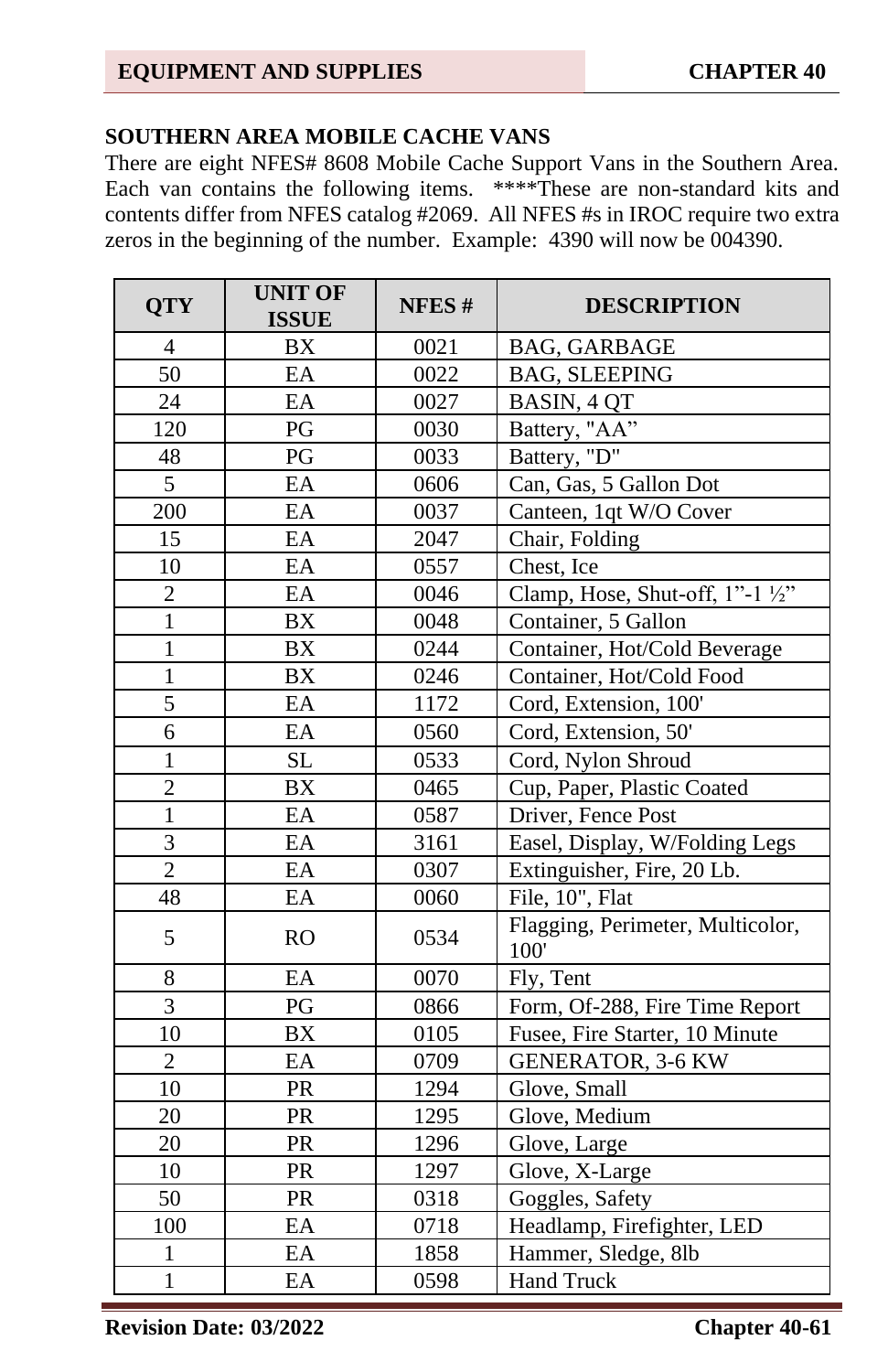| <b>QTY</b>     | <b>UNIT OF</b><br><b>ISSUE</b> | NFES# | <b>DESCRIPTION</b>                          |
|----------------|--------------------------------|-------|---------------------------------------------|
| 48             | EA                             | 0063  | Handle, File, 10" To 14" Files              |
| 20             | EA                             | 7287  | Helmet, Safety                              |
| 12             | EA                             | 1034  | Holder, Battery, Clamshell                  |
| 20             | $_{\rm LG}$                    | 1016  | Hose, Garden, 3/4" NH x 50"                 |
| 10             | LG                             | 1238  | Hose, Synthetic, Lined, 1" NPSH<br>x 100'   |
| 20             | LG                             | 1239  | Hose, Synthetic, Lined, 1 1/2" NH<br>x 100' |
| 30             | PR                             | 2800  | Jeans, BDU, 26-30 x 29                      |
| 30             | ${\rm PR}$                     | 2802  | Jeans, BDU, 30-34 x 29                      |
| $30\,$         | PR                             | 2804  | Jeans, BDU, 34-38 x 29                      |
| 30             | ${\rm PR}$                     | 2701  | Jeans, BDU, 28-32 x 33                      |
| 30             | PR                             | 2703  | Jeans, BDU, 32-36 x 33                      |
| 30             | PR                             | 2706  | Jeans, BDU, 38-42 x 33                      |
| $\mathbf{1}$   | KT                             | 1675  | Contagious Disease Barrier, Multi<br>Person |
| 5              | $\boldsymbol{\mathrm{EA}}$     | 1660  | Contagious Disease Barrier,<br>Individual   |
| $\overline{2}$ | <b>KT</b>                      | 0340  | Kit, Chain Saw                              |
| $\mathbf{1}$   | <b>KT</b>                      | 0390  | Kit, Finance Section                        |
| 10             | <b>KT</b>                      | 1143  | Kit, First Aid, 10 Person, Belt             |
| 40             | <b>KT</b>                      | 0067  | Kit, First Aid, Pocket                      |
| $\mathbf{1}$   | $\overline{\text{KT}}$         | 0520  | Kit, Helicopter Support                     |
| $\,1$          | $\overline{\text{KT}}$         | 0320  | Kit, Incident Base Maintenance              |
| $\overline{5}$ | <b>KT</b>                      | 8753  | Kit, Leaf Blower (SAK Specific)             |
| $\overline{2}$ | KT                             | 6051  | Kit, Lighting                               |
| $\overline{1}$ | $\overline{\text{KT}}$         | 0910  | Kit, Logistic Section                       |
| $\overline{2}$ | <b>KT</b>                      | 0760  | Kit, Office Supplies                        |
| $\mathbf{1}$   | KT                             | 0800  | Kit, Planning Section                       |
| $\overline{2}$ | KT                             | 0870  | Kit, Pump, Mark III                         |
| $\mathbf{1}$   | KT                             | 2990  | Kit, Record Retention                       |
| $\mathbf{1}$   | <b>KT</b>                      | 0970  | Kit, Security, Fence                        |
| $\mathbf{1}$   | KT                             | 1031  | Kit, Sign, Incident                         |
| $\mathbf{1}$   | KT                             | 0663  | Kit, Spill                                  |
| $\overline{1}$ | EA                             | 0586  | Ladder, Step                                |
| 12             | EA                             | 2501  | Lantern, Fluorescent                        |
| 10             | <b>BX</b>                      | 3009  | Light Stick, Green                          |
| $10\,$         | BX                             | 3007  | Light Stick, Red                            |
| 10             | <b>BX</b>                      | 3012  | Light Stick, Yellow                         |
| 10             | BX                             | 1842  | MRE "Meals Ready To Eat"                    |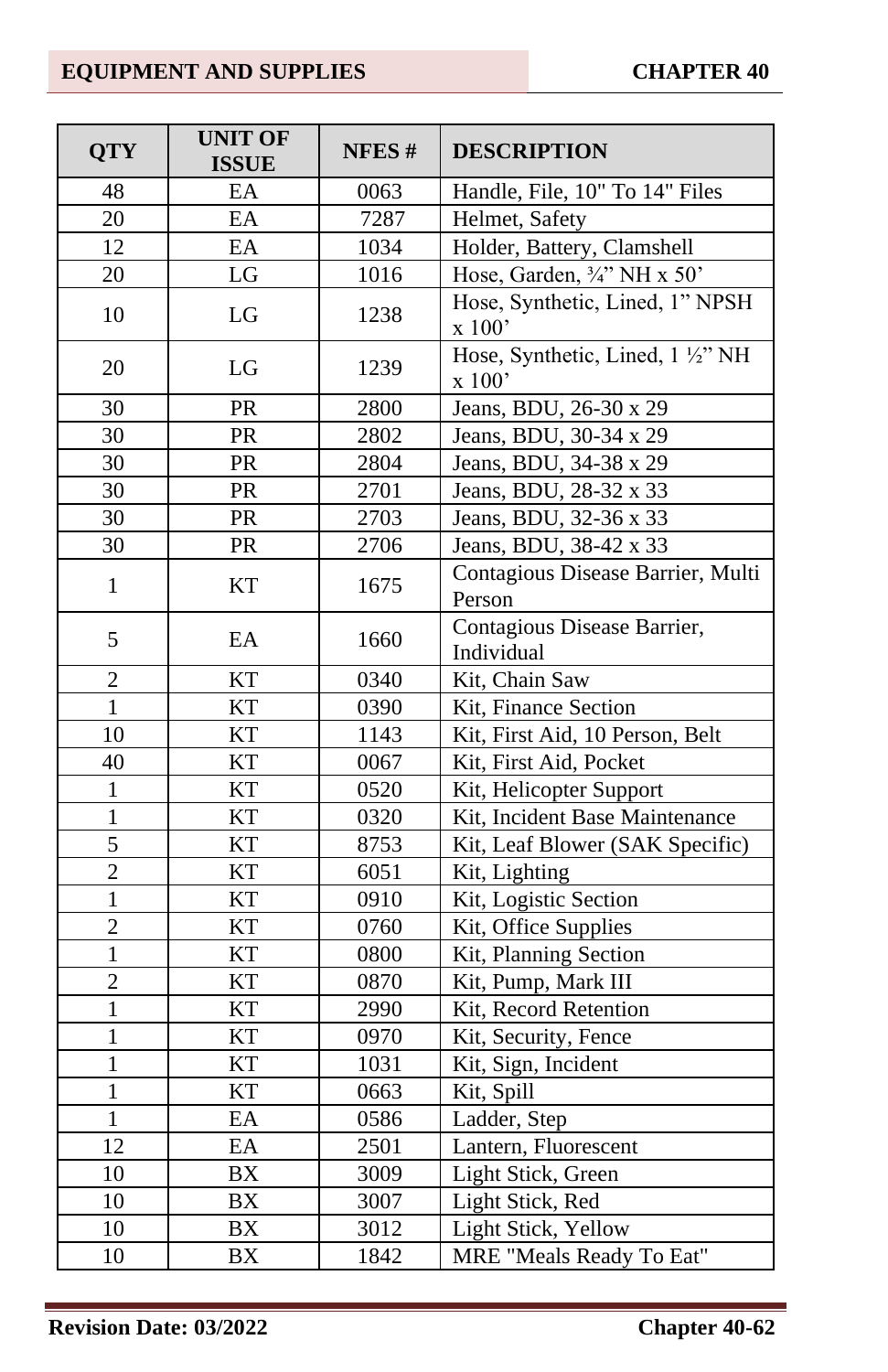| <b>QTY</b>     | <b>UNIT OF</b><br><b>ISSUE</b> | NFES# | <b>DESCRIPTION</b>                                   |
|----------------|--------------------------------|-------|------------------------------------------------------|
| 20             | EA                             | 1081  | Nozzle, Combination, Barrel, KK,<br>1" NPSH          |
| 20             | EA                             | 0136  | Nozzle, Garden Hose, 3/4" NH,<br><b>Adjust Brass</b> |
| 12             | QT                             | 7613  | Oil, SAE 10 - 30 Wt.                                 |
| 20             | EA                             | 0744  | Packsack, Waterproof, Duck                           |
| 100            | EA                             | 1566  | Pad, Sleeping                                        |
| 3              | PD                             | 0250  | Paper, Easel 27"x 34"                                |
| $\mathbf{1}$   | BX                             | 0142  | Paper, Toilet                                        |
| 12             | EA                             | 0089  | Pole, Ridge For 14'x16' Tent                         |
| 24             | EA                             | 0083  | Pole, Upright                                        |
| 50             | EA                             | 0146  | Pulaski W/Sheath                                     |
| $\mathbf{1}$   | EA                             | 0011  | Puller, Fence Post                                   |
| 24             | EA                             | 1149  | Pump, Backpack                                       |
| $\mathbf{1}$   | EA                             | 0149  | Pump, Barrel, Hand                                   |
| 10             | EA                             | 2332  | Rack, Garbage, Wire Frame                            |
| 150            | EA                             | 1807  | Rake, Fire, Council Tool                             |
| 20             | EA                             | 0733  | Reducer, 1" NPSH-F to 3/4" NH-<br>M                  |
| $10\,$         | EA                             | 0009  | Reducer, 1 1/2" NH-F to 1" NH-M                      |
| 12             | <b>RO</b>                      | 0279  | Ribbon, Flagging, Red 1"                             |
| 12             | <b>RO</b>                      | 2398  | Ribbon, Flagging, Florescent<br>Orange               |
| $\sqrt{5}$     | <b>RO</b>                      | 0144  | Sheeting, Plastic, Black 20'x100'                    |
| $\overline{2}$ | <b>RO</b>                      | 0143  | Sheeting, Plastic, Clear 10'x100'                    |
| 50             | EA                             | 0925  | Shelter, Fire, w/ Case                               |
| 5              | EA                             | 0522  | Shirt, Fire, X-Small                                 |
| 30             | EA                             | 0577  | Shirt, Fire, Small                                   |
| 30             | EA                             | 0578  | Shirt, Fire, Medium                                  |
| 30             | EA                             | 0579  | Shirt, Fire, Large                                   |
| 30             | EA                             | 0580  | Shirt, Fire, X-Large                                 |
| $\overline{5}$ | EA                             | 2078  | Shirt, Fire, Large Long                              |
| 5              | EA                             | 2079  | Shirt, Fire, X-Large Long                            |
| 50             | EA                             | 0171  | Shovel, Fire                                         |
| 60             | EA                             | 0825  | Stake, Tent, Metal                                   |
| 10             | EA                             | 2698  | Table, Folding, 30"x 72"                             |
| 10             | <b>RO</b>                      | 0071  | Tape, Duct 2"x 60yd                                  |
| $\overline{5}$ | <b>RO</b>                      | 0619  | Tape, Electrical 1"x 36yd                            |
| 18             | RO                             | 0222  | Tape, Filament 1"x 60yd                              |
| $\mathbf{1}$   | <b>BX</b>                      | 0240  | Towel, Paper, 2 Ply Roll                             |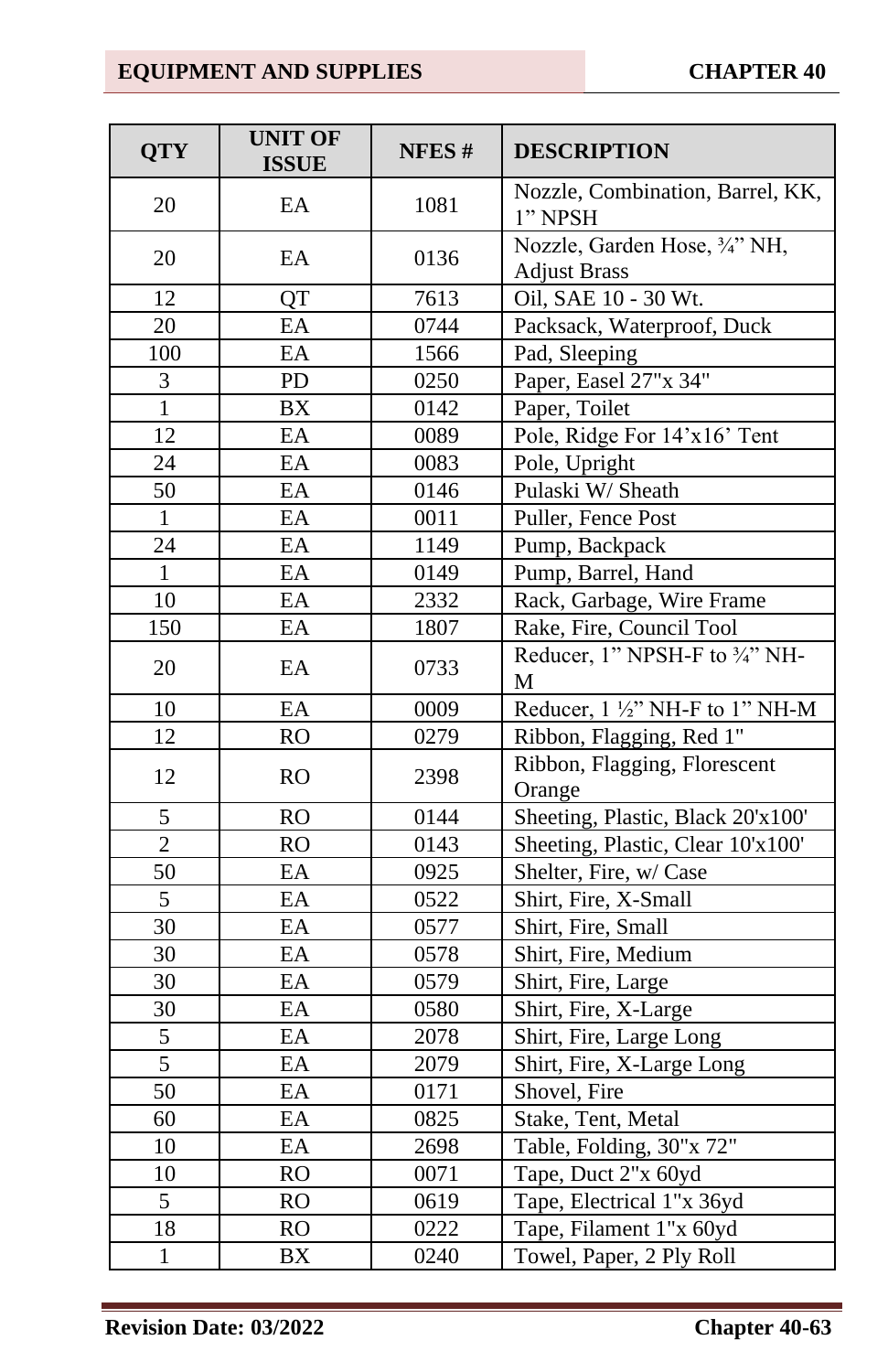| <b>OTY</b> | <b>UNIT OF</b><br><b>ISSUE</b> | NFES# | <b>DESCRIPTION</b>                                                  |
|------------|--------------------------------|-------|---------------------------------------------------------------------|
|            | EA                             | 1070  | Trailer, Semi                                                       |
| 20         | EA                             | 0835  | Valve, Shut-off, Brass, Ball, 3/4"<br><b>NH</b>                     |
| 10         | EA                             | 0259  | Valve, Wye, Gated, $1" \times 1" \times 1"$                         |
| 10         | EA                             | 0231  | Valve, Wye, Gated, 1 1/2" NH-F                                      |
| 20         | EA                             | 0904  | Valve, Wye, Gated, Brass, 3/4" x<br>$\frac{3}{4}$ , x $\frac{3}{4}$ |
| 30         | EA                             | 2725  | Wedge, Felling                                                      |

#### **Contagious Disease Barrier (NFES#1675) containing the following items:**

| <b>QTY</b> | <b>UNIT OF</b><br><b>ISSUE</b> | <b>DESCRIPTION</b>                                                                    |
|------------|--------------------------------|---------------------------------------------------------------------------------------|
|            | <b>PR</b>                      | Glasses, clear safety w/ anti-fog coating                                             |
| 10         | EA                             | Gown, polycoated blue, unsized w/sleeves,<br>hood, elastic wrists, and face enclosure |
| 10         | <b>PR</b>                      | Glove, nitrile, large                                                                 |
| 10         | EA                             | Mask, 3M 9010 N95                                                                     |
| 10         | <b>PR</b>                      | Shoe covers/ disposable w/non-skid bottoms                                            |
|            | EА                             | Bag, biohazard                                                                        |

#### **5 PERSON MODULE KIT**

Southern Area Fire Cache has 28 prebuilt NFES #008762 5 Person Module Kits. The kits were designed and built specifically for wildland suppression and/or prescribed burn activities within the Southern Area. However, the kits can be used outside of the Southern Area by Southern Area resources. The following table lists items in each module kit. Order the module kits through normal dispatch channels.

| $\mathbf{T}\mathbf{Y}$ | <b>UNIT OF</b><br><b>ISSUE</b> | NFES#  | <b>DESCRIPTION</b>                                      |
|------------------------|--------------------------------|--------|---------------------------------------------------------|
| 12                     | PG                             | 000030 | Battery - Size Aa, 1.5-Volt,<br>Penlight                |
| 6                      | EA                             | 000037 | Canteen - 1 Qt (.91), Plastic,<br>Disposable, W/O Cover |
| 6                      | EA                             | 000060 | File - Mill, 10", Bastard                               |
| $\mathfrak{D}$         | <b>EA</b>                      | 000241 | Torch - Drip, 1 1/4-Gal (4.71)<br>Capacity              |
|                        | EA                             | 000264 | Ribbon - Flagging, White, 1"<br>Wide                    |
| $\mathfrak{D}$         | R <sub>O</sub>                 | 000267 | Ribbon - Flagging, Hazards, 1"<br>Wide                  |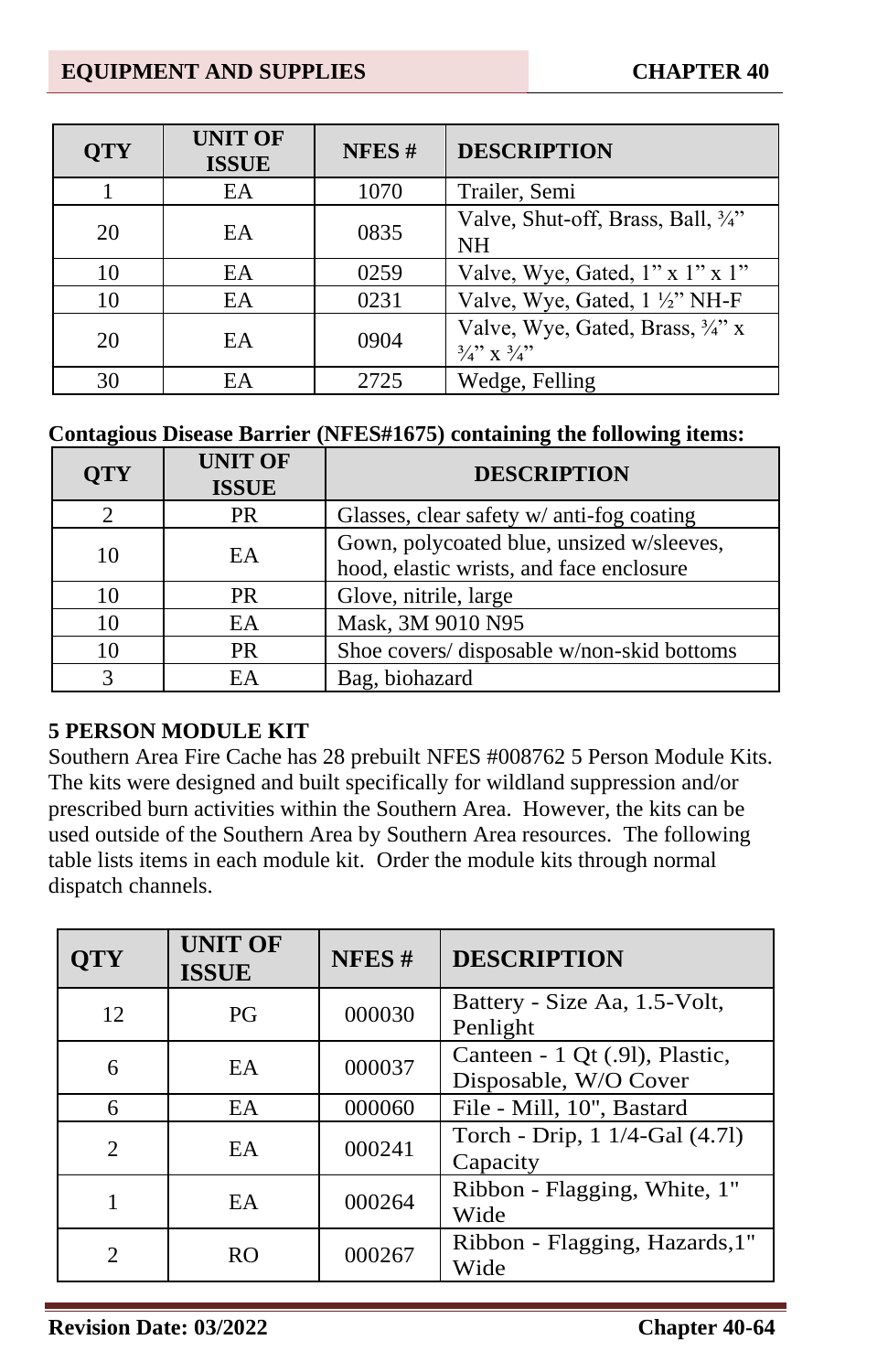| $\mathbf{1}$   | <b>RO</b>      | 000278 | Ribbon - Flagging, Yellow, 1"<br>Wide                        |
|----------------|----------------|--------|--------------------------------------------------------------|
| $\mathbf{1}$   | R <sub>O</sub> | 000279 | Ribbon - Flagging, Red, 1"<br>Wide                           |
| $\mathbf{1}$   | <b>KT</b>      | 000340 | Kit - Chain Saw                                              |
| 6              | EA             | 000345 | File - Round, 7/32", Chain<br>Saw                            |
| $\mathbf{1}$   | RO             | 000566 | Ribbon - Flagging, "Escape<br>Route", 1" X 100 Yds           |
| $\overline{2}$ | EA             | 000606 | Can - Gasoline, Safety, 5gl,<br>Dot Approved Style Jerri Can |
| 3              | EA             | 000801 | Tag - Unleaded Gasoline,<br>Un1203, Flammable, Red           |
| 3              | EA             | 000802 | Tag - Diesel, Un1202,<br>Flammable, Green                    |
| 3              | EA             | 000803 | Tag - Drip Torch Fuel,<br>Un1993, Flammable, Blue            |
| 3              | EA             | 000805 | Tag - 2 Stroke Mix, Un1203,<br>Flammable, Yellow             |
| $\mathbf{1}$   | <b>KT</b>      | 001143 | Kit - First Aid, 20-25 Person,<br><b>Belt Type</b>           |
| 6              | EA             | 001535 | Container - 1 Liter, Fuel,<br>Aluminum, Red Finish           |
| $\mathbf{1}$   | <b>BX</b>      | 001842 | Food - Meals Ready to Eat<br>(MRE'S)                         |
| $\mathbf{1}$   | R <sub>O</sub> | 002396 | Ribbon - Flagging, Chartreuse<br>Fluorescent, 1" Wide        |
| $\mathbf{1}$   | <b>RO</b>      | 002398 | Ribbon - Flagging, Orange<br>Fluorescent, 1" Wide            |
| $\overline{2}$ | <b>RO</b>      | 002401 | Ribbon - Flagging, Dark Pink,<br>1" Wide                     |
| $\mathbf{1}$   | <b>RO</b>      | 006066 | Ribbon - Flagging, "Killer<br>Tree", 1 1/2" X 150', Orange   |
| $\mathbf{1}$   | <b>RO</b>      | 006067 | Ribbon - Flagging, "Spot<br>Fire", 1 1/2" X 150', Orange     |
| $\mathbf{1}$   | EA             | 008271 | Box - Steel, Jobsite                                         |
| $\mathbf{1}$   | <b>KT</b>      | 008753 | Kit - Leaf Blower (SAK<br>Specific)                          |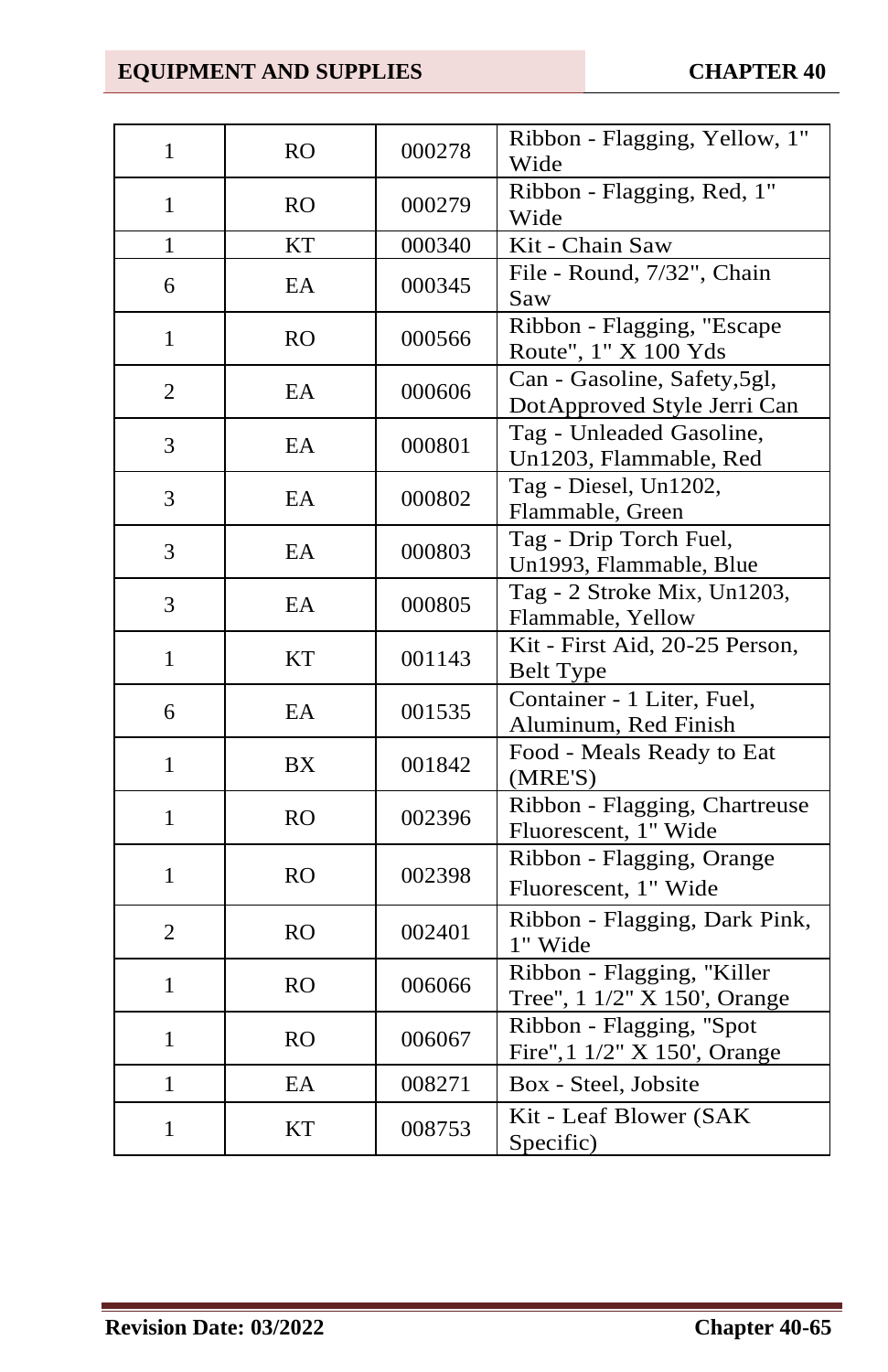### **HANDHELD INFRARED SYSTEMS**

Many units within the Southern Area maintain handheld infrared systems. The following table lists units within the Southern Area that have handheld infrared units. Order the systems through normal dispatch channels.

| Equipment<br><b>Description</b> | <b>Contact Information</b><br>Home Unit |                                                                                                                                      |
|---------------------------------|-----------------------------------------|--------------------------------------------------------------------------------------------------------------------------------------|
| Thermacam PM515                 | <b>SC-FMF</b>                           | <b>Francis Marion/Sumter NF</b><br>Custodian:<br>Stephen Polk (803) 561-4086<br>Camera will not be shipped w/o<br>operator.          |
| Palm IR-250 Infrared<br>Camera  | KY-DBF                                  | Daniel Boone National Forest<br>Custodian:<br>Brock Campbell (859-556-5065)<br>Camera will not be shipped w/o<br>qualified operator. |

### **PORTABLE AIRTANKER BASE**

The Southern Area maintains (3) portable airtanker bases (PABs), which are selfcontained semi-trailers that also have office space. Each is pre-wired for electrical and telephone service and has a back-up generator. The PABs come with hoses, valves, fittings, service and support equipment, and safety items to operate a two-pit airtanker base. The PABs can be prepositioned or moved to support incidents based on priorities determined by the SACC Center Manager, USFS Region 8 Regional Aviation Officer, and the USFS Region 8 AD Operations. The USFS Region 8 Regional Aviation Officer has oversight and management of the PABs. PABs are ordered in IROC using Catalog: Equipment, Catalog Category: Miscellaneous, Catalog Item: Retardant Plant, Portable. The SACC Aircraft Coordinator will facilitate SACCs role in ordering a PAB. State Coordination Centers may need additional assistance arranging for and ordering support resources, such as a tractor-trailer and driver.

| <b>QTY</b> | <b>UNIT OF</b><br><b>ISSUE</b> | NFES# | <b>DESCRIPTION</b>                  |
|------------|--------------------------------|-------|-------------------------------------|
|            | EA                             |       | Featherlite 52' tandem-axle trailer |
|            | EA                             |       | Facsimile/Printer/Copier            |
|            | EA                             |       | VHF-AM/VHF-FM radio with            |
|            |                                |       | antennas and cables                 |
|            | EA                             |       | VHF-AM Walkie-talkies w/            |
|            |                                |       | headsets and adapters               |
|            | EA.                            |       | Telephones                          |
|            | Assorted                       |       | Manuals, Office supplies, Forms     |
|            | EA                             |       | 2500 gallon Poly-Tanks              |